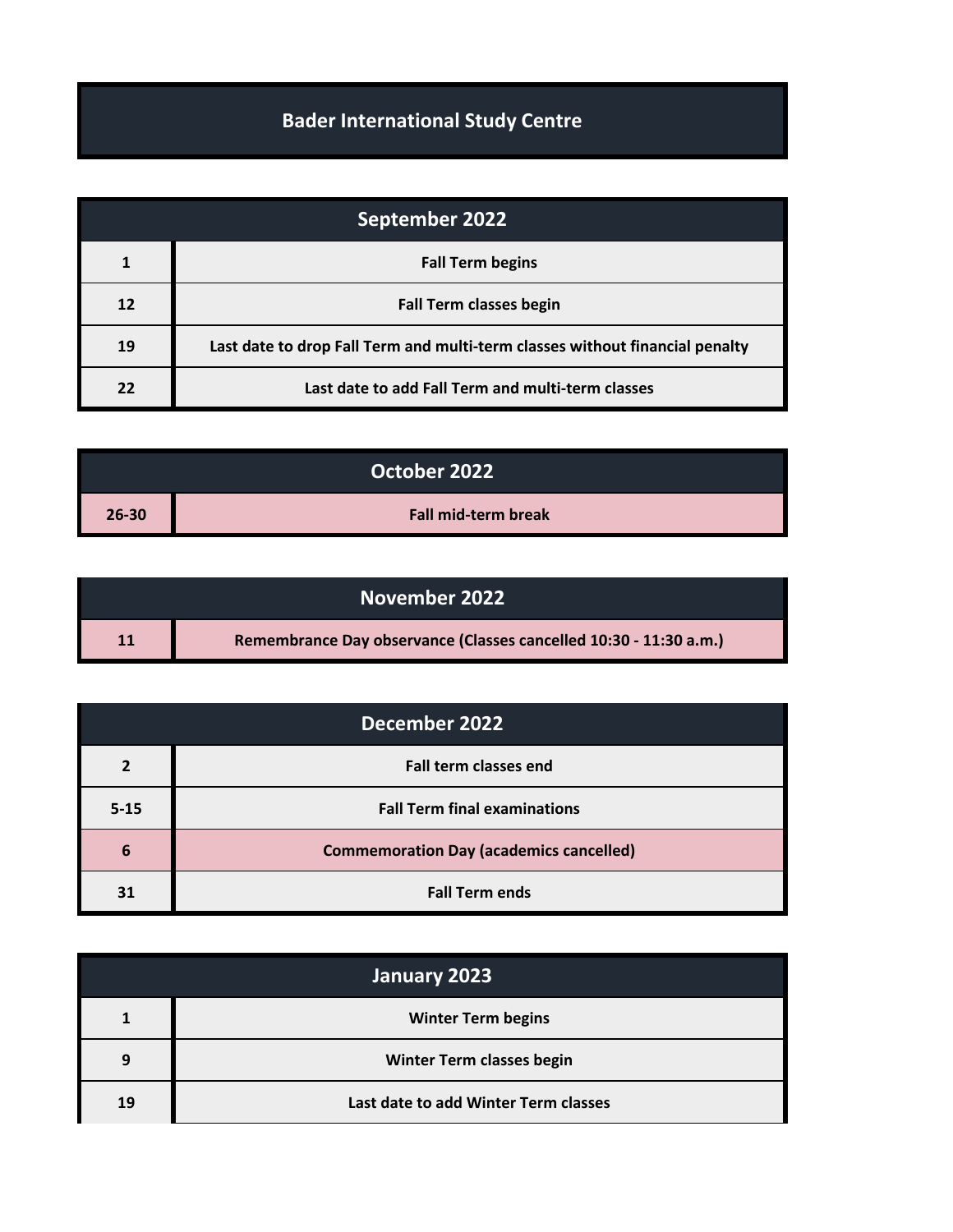| Last date to drop Winter Term classes without financial penalty<br>20 |  |
|-----------------------------------------------------------------------|--|
|-----------------------------------------------------------------------|--|

| <b>February 2023</b> |                                               |
|----------------------|-----------------------------------------------|
| $22 - 26$            | Mid-term Reading Week (all classes cancelled) |

| <b>March 2023</b> |                         |
|-------------------|-------------------------|
| 30                | Winter Term classes end |

| <b>April 2023</b> |                                                          |
|-------------------|----------------------------------------------------------|
| $1 - 12$          | Final examinations in Winter Term and multi-term classes |
| 30                | <b>Winter Term ends</b>                                  |

| <b>May 2023</b> |                                                                                            |
|-----------------|--------------------------------------------------------------------------------------------|
|                 | <b>Summer Term begins</b>                                                                  |
| 5               | Last date to add Summer Term classes (May-July 12W session)                                |
| 8               | Summer Term classes begin                                                                  |
| 11              | Last date to add Summer Term classes (May-June/6W1 session)                                |
| 11              | Last date to drop Summer Term classes (May-June/6W1) without financial penalty             |
| 18              | Last date to drop Summer Term classes (May-July/12W sessions) without financial<br>penalty |

| <b>June 2023</b> |                                                                      |
|------------------|----------------------------------------------------------------------|
| 15               | Summer Term classes (May-June/6W1 Session) end                       |
| 15-17            | Summer Term examinations in May-June/6W1 Session classes (TENTATIVE) |